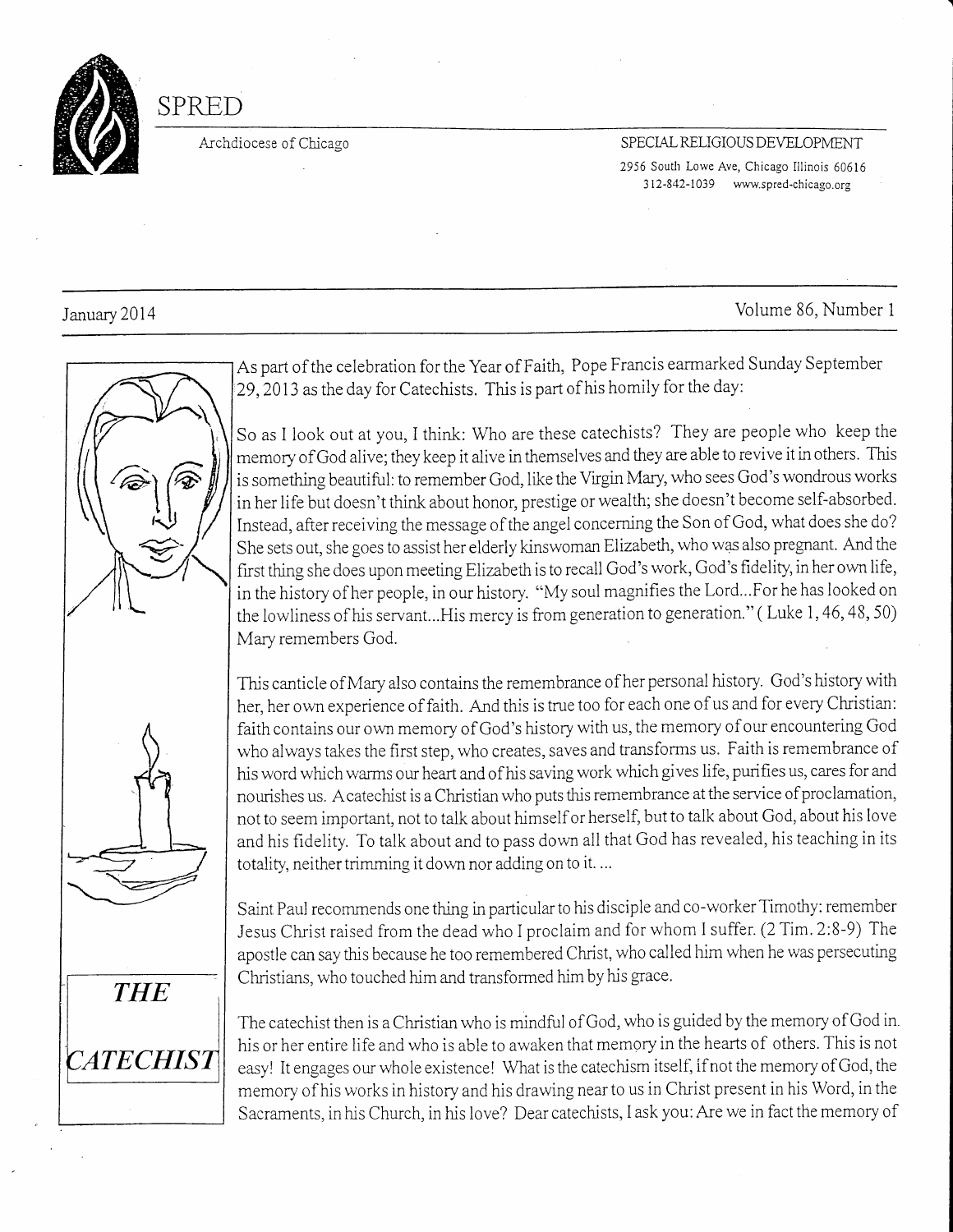**KEEPS THE** *MEMORY* 

God? Are we really like sentinels who awaken in others the memory of God which warms the heart?

"Woe to the complacent in Zion!" says the prophet. (Amos 6:1,4) What must we do in order not to be "complacent" - people who find the secwity in themselves and in material things - but men and women of the memory of God? In the second reading, Saint Paul, one more writing to Timothy, gives some indication which can also be guideposts for us in our work as catechists: pursue righteousness, godliness, faith, love, endurance, gentleness (1 Tim 6:11)

Catechists are men and women of the memory of God if they have a constant, living relationship with him and with their neighbor; if they are men and women of faith who truly trust God and put their security in him; ifthey are men and women of charity, love, who see others as brothers and sisters; if they are men and women of endurance and perseverence, able to face difficulties, trials and failures with serenity and hope in the Lord; if they are gentle, capable of understanding and mercy. Let us ask the Lord that we may all be men and women who keep the memory of God alive in ourselves and are able to awaken it in the hearts of others.

+++

There is a young lad with autism who regularly aftends Mass. Just as we are about to make a response he responds in his own particular way. When he does, I smile and say a quiet 'thank you.'It reminds me that the church is for all people. As Dough O'Shea, OP states in wwwgoodnews.ic for the 28th Sunday:

A Christian society that is deaf to the outsider and that marginalizes some of its own, can hardly be described as Christian. A Christian community of any kind is not a group of likeminded people who confirm one another in their narrowness, but a group that reaches out to those whose lives are in chaos, whose voices are not heard, whose presence is not welcomed.

We in Spred form small Christian communities of faith and friendship with the most vulnerable in our society, those Who have intellectual and developmental disabilities. We create a beautiful environment where we share ow lives and we share our faith. Pope John Paul iI has stated that every baptized person has the right to receive from the church the instruction and education enabling him orher to live atruly Christian life.

In Share the Good News, the National Directory for Catechesis in Ireland we read:

Catechesis is central to the life and mission of the Church, offering instruction and formation in the faith and bringing members of the Christian community to maturity in that faith...

The term 'catechesis' has been used to signify all that the Christian community undertakes, verbally and non-verbally, to educate one another in the Christian faith. Catechesis aims to make our Christian faith become 'living, conscious, and active.' It seeks to enable the Word of God to enliven us at our deepest levels... The aim of catechesis is to help the Christian to reach spiritual, liturgical, sacramental and apostolic maturity. The catechetical endeavor draws the person into a deeper understanding, celebration and participation in the mystery of the life, death and resurrection of Jesus Christ, opening up for us new life in the Holy Spirit as children of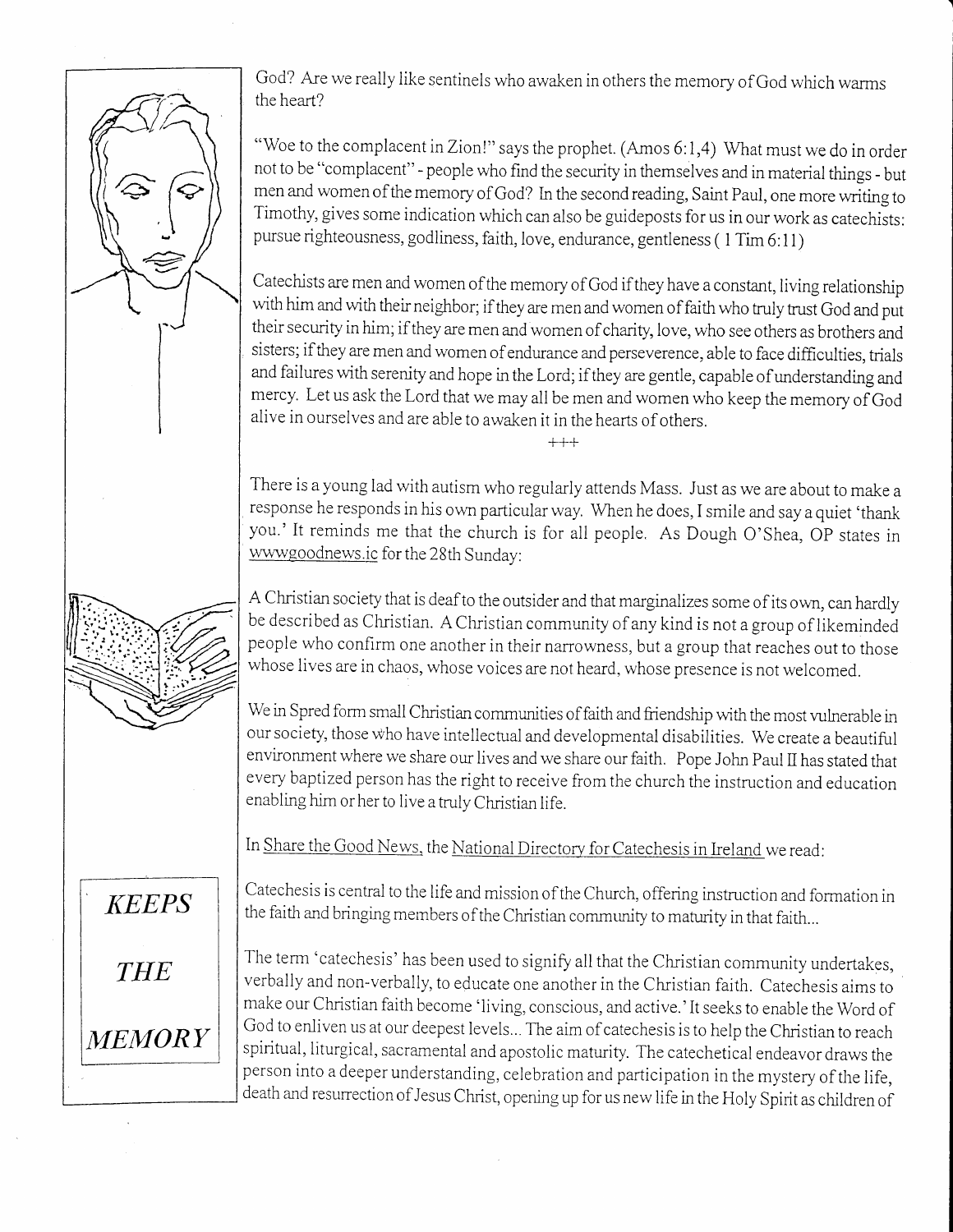God our Father in the community of the Church.

Catechesis takes place within a community living out its faith. It presupposes some level of Christian faith, of initiation or continuing commitment to a community of believers, particularly one's parish community, and an attempt to live out faith in life. It suggests that the person has found a home in the Church and sees himself or herself as a member of the Body of Christ. united with Christ.

> "The heart of catechesis is the heart of the catechist." (Daniel O'Leary, Begin with the Heart.)

> > Patricia Lennon Spred, Diocese ofArmagh, N.lreland

This week I was invited to attend a Spred Family Mass in one of the local parishes in Glasgow, Scotland and afterward to bless their new Spred Centre. Preparing for this I was very struck by some words from the official blessing of a Catecheticai building:

"May the Word of God<br>always echo from these walls."

God's Word is central to every Spred gathering. The Word is enthroned in our celebration room, surrounded by fresh flowers and a candle and reverenced by the way the Leader Catechist holds the Word of God and reads from it. The Word echoes again and again from the walls to our hearts. "Christ is present in His Word since it is He Himself who speaks when the holy Scriptures are read." This quotation from the Constitution on the Sacred Liturgy (1964) is another remjnder that Jesus is truly in our midst as we gather for a Spred session and emphasises why we place such importance on the environment. It speaks of sacredness, of holiness, a place where we encounter God. This is holy ground for God is truly present. Those who read and those who listen are chosen to echo Christ.

The parish which invests in this kind of sacred space has already acknowledged that those with intellectual and developmental disabilities are not strangers but parishioners. It is recognized that those involved in education in faith need a zone of beauty, a space that will mediate relationships. It knows that when we enter a loving space, we are more loving; where we use beautiful objects, we become beautiful as we relate to them: where we listen to beautiful music, we experience inner and outer harmony. We congratulate the parish of Immaculate conception in Glasgow for such insight.

> Sr. Agnes Nelson Spred, Diocese of Glasgow Scotland